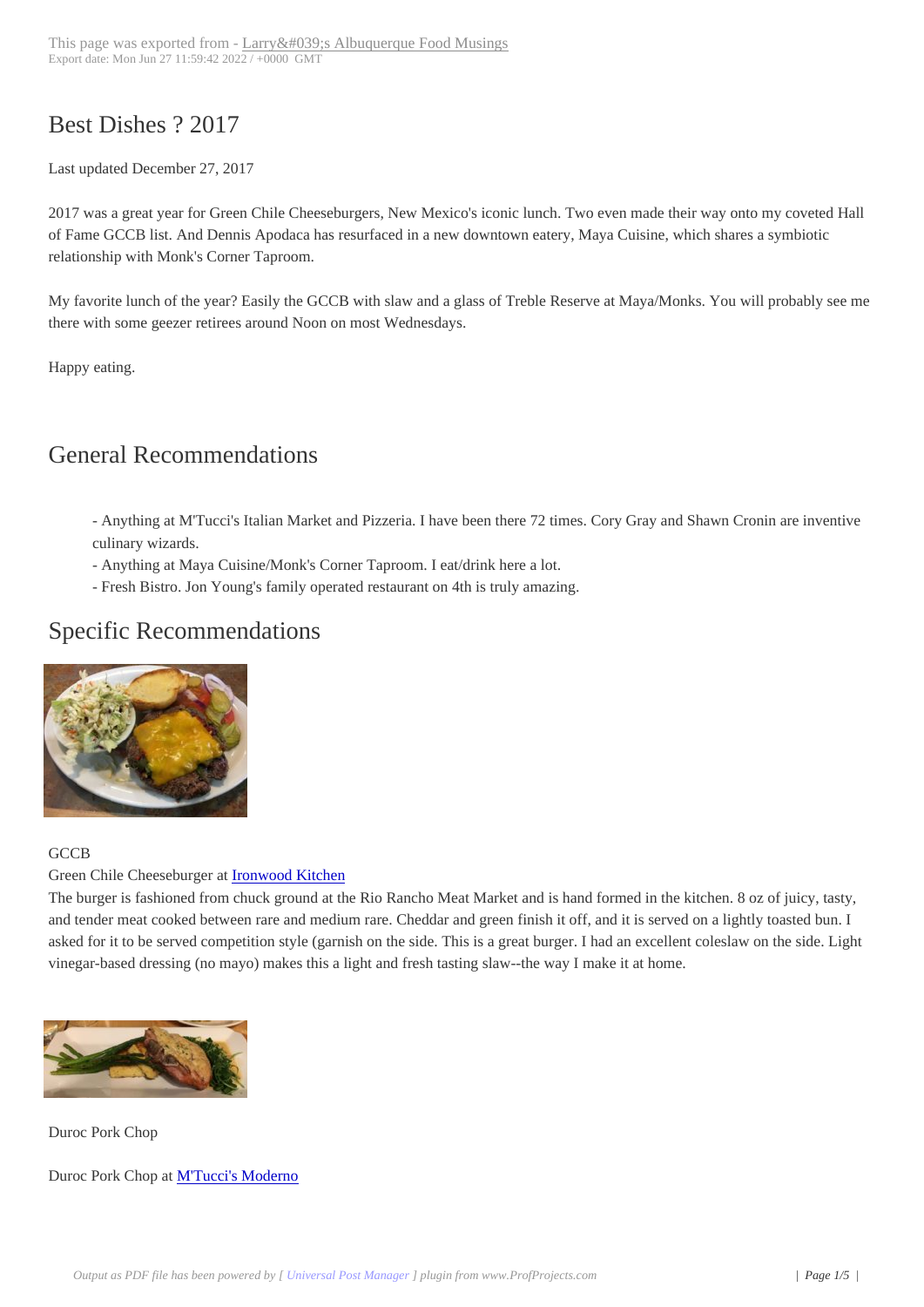House Cut 12oz Porterhouse, [Artichoke-Parmesan Crust, Rosemary Musta](http://www.abqtopten.com/blog/?page_id=6665)rd Butter Sauce, Grilled Garlic Polenta, Sautéed Baby Spinach.

Dry Aged Porterhouse pork chop has superior natural marbling. It's a grill's best friend. Compart Duroc pork contains a higher degree of flavor naturally, without any added water or ingredients.



[port wine bread pudding](http://www.abqtopten.com/blog/wp-content/uploads/2017/02/port-wine-bread-pudding-1.jpg)

Bread Pudding at M'Tucci's Moderno

Brioche Bread Pudding with Port Wine Cherries, Chocolate Ganache, Whipped Mascarpone.

If this dessert gee[ts to the regular men](https://www.yelp.com/biz/mtuccis-moderno-italian-restaurant-rio-rancho)u,it will earn a place near the top of my Hall of Fame Bread Pudding List.



[Gnudi](http://www.abqtopten.com/blog/wp-content/uploads/2017/02/gnudie-1.jpg)

Gnudi at **M'Tucci's Moderno** 

Fresh Handmade House Ricotta Dumplings, Preserved Lemon, Olive Oil, Sautéed Spinach, Caramelized Onion, Pecorino, Bread Crumbs.

Gnudi is somewhat like Gnocchi, but with the potato replaced by Ricotta Cheese. I still have dreams about this John Haas creation.



[Peaches and Cream French Toas](http://www.abqtopten.com/blog/wp-content/uploads/2017/01/peach-french-toast.jpg)t Peaches and Cream French Toast at Fresh Bistro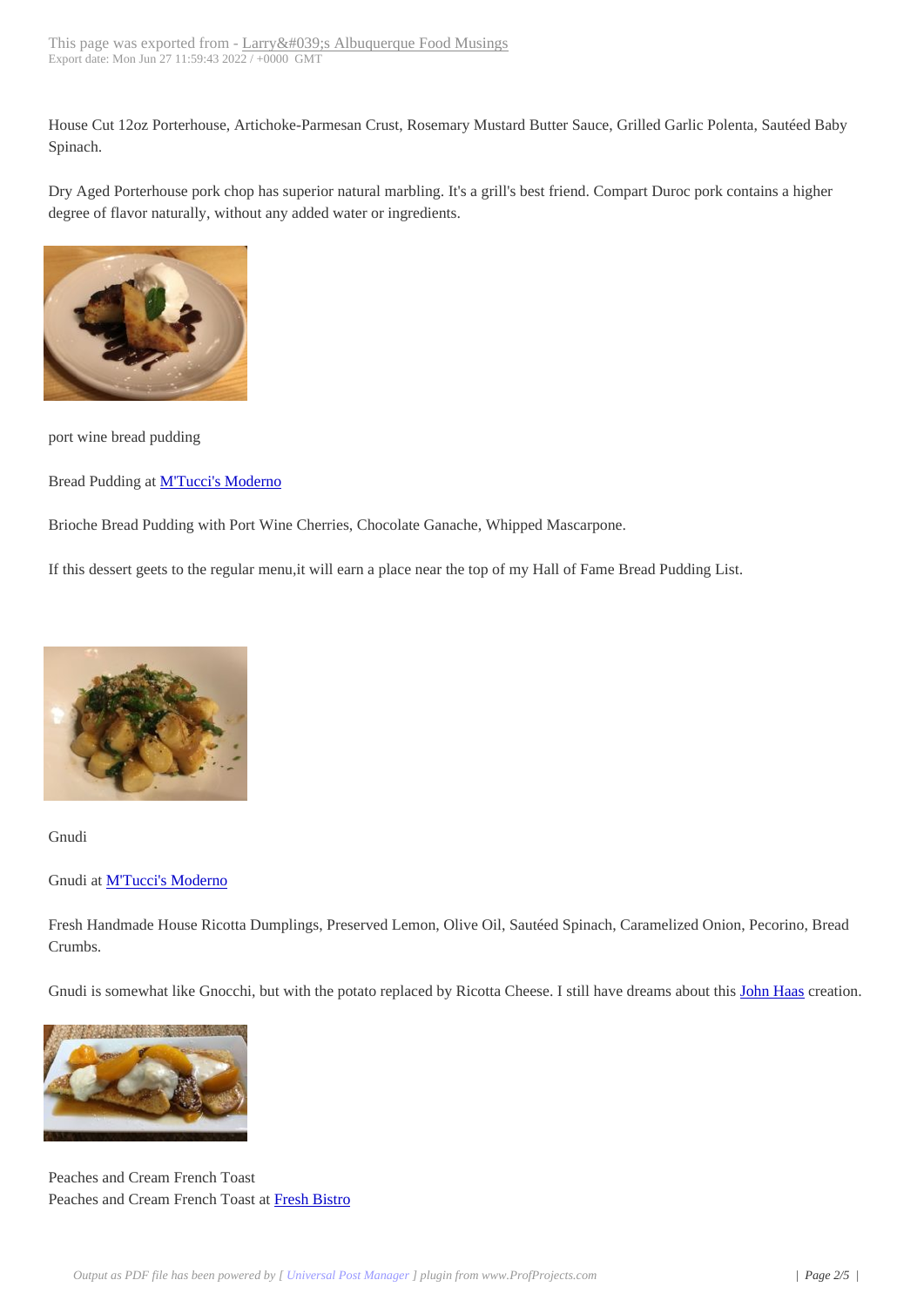The Dazzler and I shared this [Sourdough French toast with peaches and sw](http://www.abqtopten.com/blog/?page_id=6665)eetened mascarpone and a brandied syrup.

Unbelievably good.



[Pork Cheek Pappardelle](http://www.abqtopten.com/blog/wp-content/uploads/2017/03/pork-cheek-pappardelle.jpg)

Pork Cheeks on Pappardelle at **M'Tucci's Moderno** 

This dish is not on the menu, but it should be. The cheeks may be the tastiest part of the pig. Slow cooked and served with an excellent pappardelle.

Beg John Haas to put this on the menu. Tell him that you are a Cubs Fan.



[drunken noodles](http://www.abqtopten.com/blog/wp-content/uploads/2017/02/drunken-noodles.jpg)

Drunken Noodles at Pad Thai Cafe

Drunken Noodles (Thai Hot!). Those Red things are Thai Bird Peppers. Hot 3. Drunken Noodles K[uai-tiao phat kh](http://www.abqtopten.com/blog/pad-thai-cafe/)i mao (???????????????????) Stir fried wide rice noodles with fish sauce, chili, garlic, basil, baby corn, carrot, and broccoli Beef, chicken, pork, or shrimp. I had mine with catfish.

The Dazzling Deanell Collins could not stop raving about this fabulous dish. Aces for appearance, taste, and texture. You will not find a better version anywhere else in New Mexico. Pad Tai Cafe consistently prepares some of the very best Thai dishes I have had, The Drunken Noodles are the best Thai noodle dish anywhere.

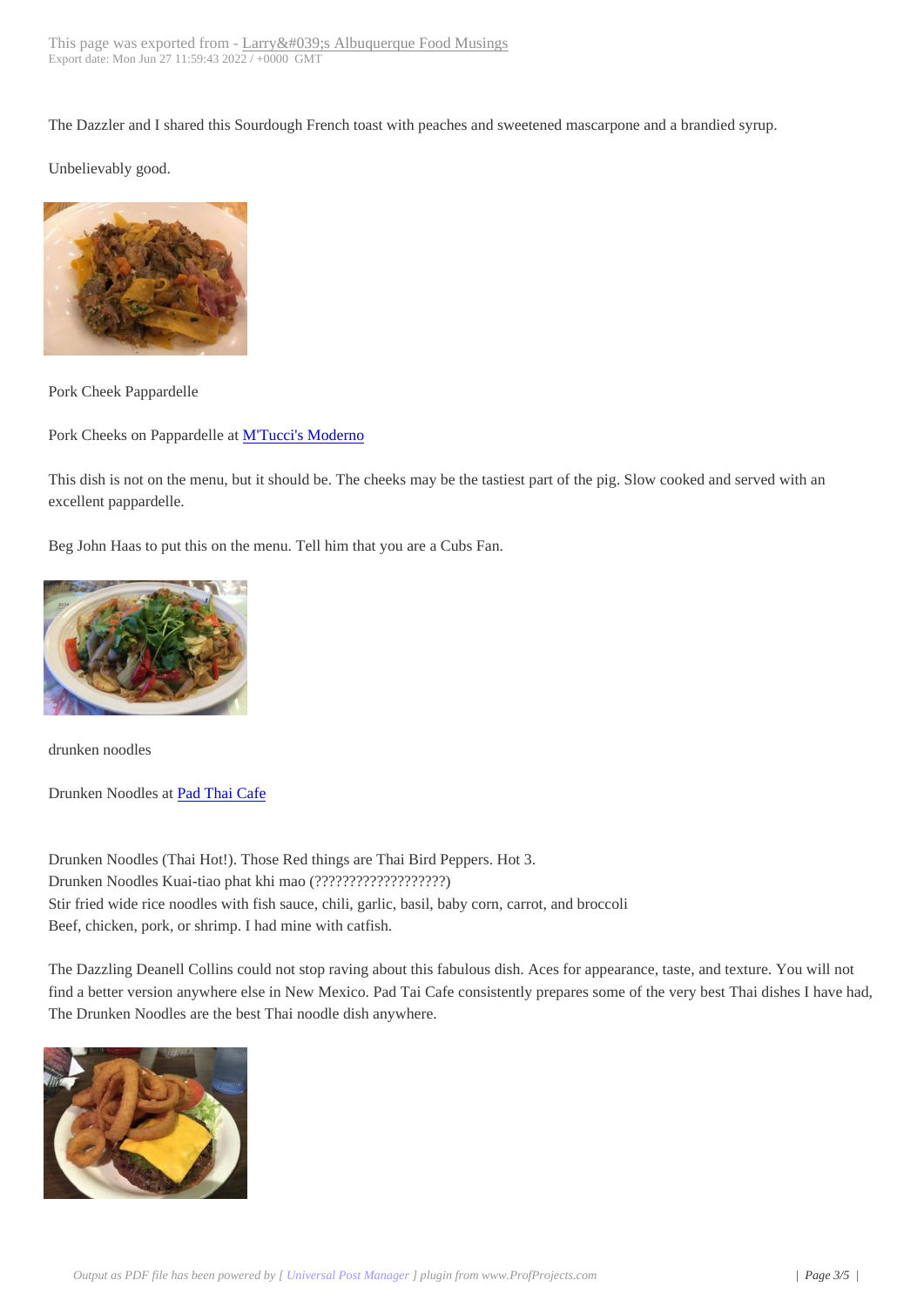Green Chile Cheeseburger at Monte Carlo Steak house

The GCCB at Monte Carlo ([competition style, of cours](http://www.abqtopten.com/blog/monte-carlo-steak-house/)e) ranks #5 on my Best GCCB List (and best in Albuquerque). The Green has a good burn and is correctly smoky. The beef (medium rare, of course) is hand ground and hand formed and is three-napkin juicy. American cheese for taste and god melting qualities. The Dazzler was dazzled by this magnificent creation.

Get onion rings. perfect.



[Pork Shanks](http://www.abqtopten.com/blog/wp-content/uploads/2017/02/pork-shank.jpg)

Pork Shanks at Season's Rotisserie & Grill

For many years, I have had the Lamb Shanks at Season's after attending an Opera Southwest production. Alas, the Lamb Shanks have been disc[ontinued.](http://www.abqtopten.com/blog/seasons-rotisserie-grill/)

Not to worry ? They have been replaced with Braised Pork shanks with creamy Polenta and Garlic Broccoli. The rich, brown braising liquid (a red wine reduction) is among the tastiest I have had in ABQ, and I will return as often as I can specifically for this excellent dish.

Start your meal wih a Rye Manhattan (Crater Lake) and have a 1000 Stories Mendocino Zinfandel with your entree. I now keep this delightful Zin in my cabinet at all times.



[Maya GCCB. Superb.](http://www.abqtopten.com/blog/wp-content/uploads/2017/02/gccb.jpg)

Green Chile Cheeseburger at Maya Cuisine/Monk's Corner Taproom

Dennis Apodaca displays his unique mastery here. Maya and Monk's Corner Taproom are symbiotic and have become close to the